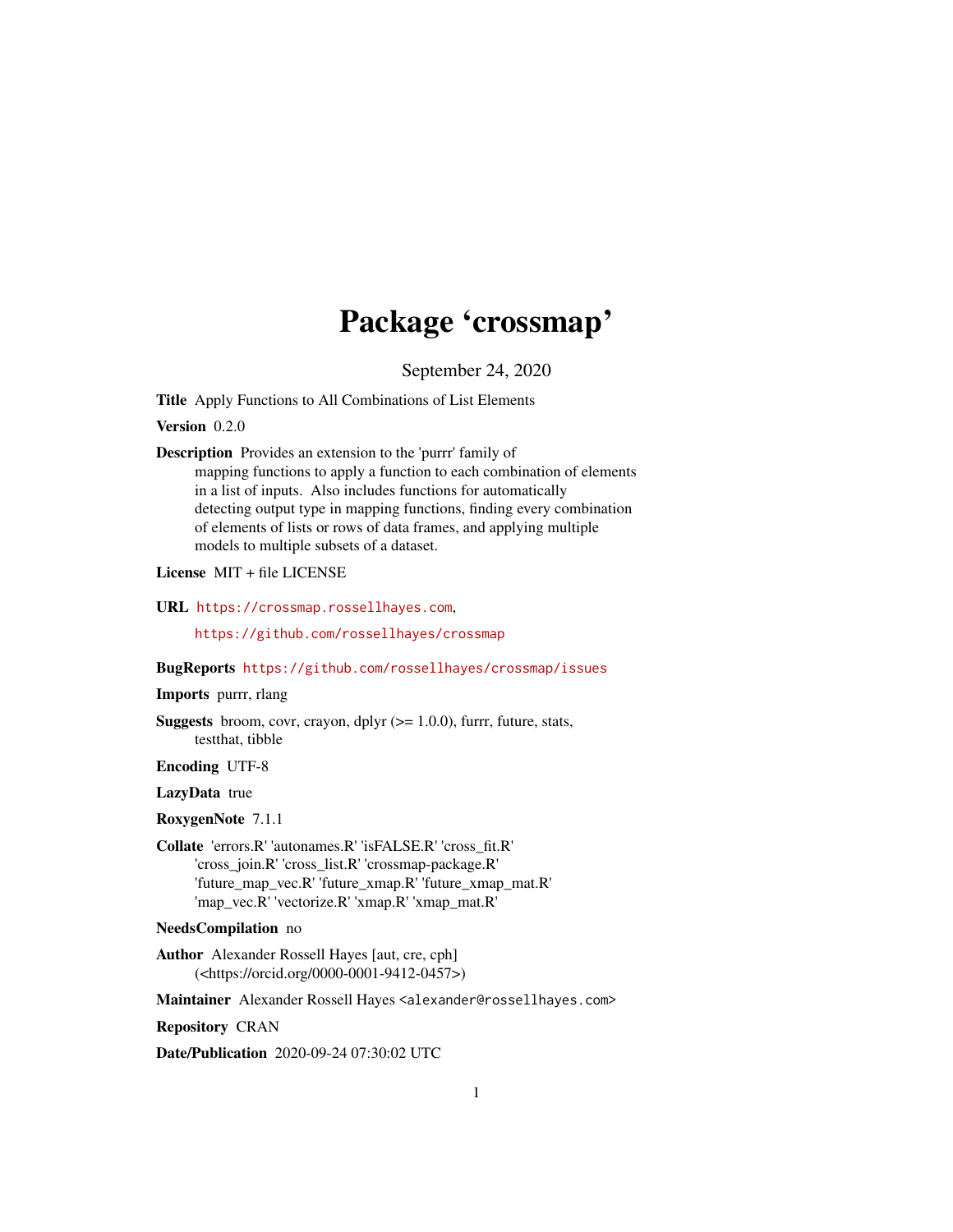# <span id="page-1-0"></span>R topics documented:

| Index | 19 |
|-------|----|
|       |    |
|       |    |
|       |    |
|       |    |
|       |    |
|       |    |
|       |    |
|       |    |
|       |    |
|       |    |
|       |    |

autonames *Automatically generate names for vectors*

# Description

Automatically generate names for vectors

#### Usage

```
autonames(x, ..., trimws = getRversion() > numeric_version("3.3.0"))
```
#### Arguments

|                         | A vector                                                                              |
|-------------------------|---------------------------------------------------------------------------------------|
| $\cdot$ $\cdot$ $\cdot$ | Additional arguments passed to format()                                               |
| trimws                  | Whether to trim white space surrounding automatically formatted names. Re-            |
|                         | quires R version 3.3.0 or greater. Defaults to TRUE if R version is 3.3.0 or greater. |

#### Value

Returns the names of a named vector and the elements of an unnamed vector formatted as characters.

```
autonames(c(a = "apple", b = "banana", c = "cantaloupe"))autonames(c("apple", "banana", "cantaloupe"))
autonames(10^(1:4))
autonames(10^*(1:4), big.mark = ",")
autonames(10^(1:4), scientific = TRUE)
```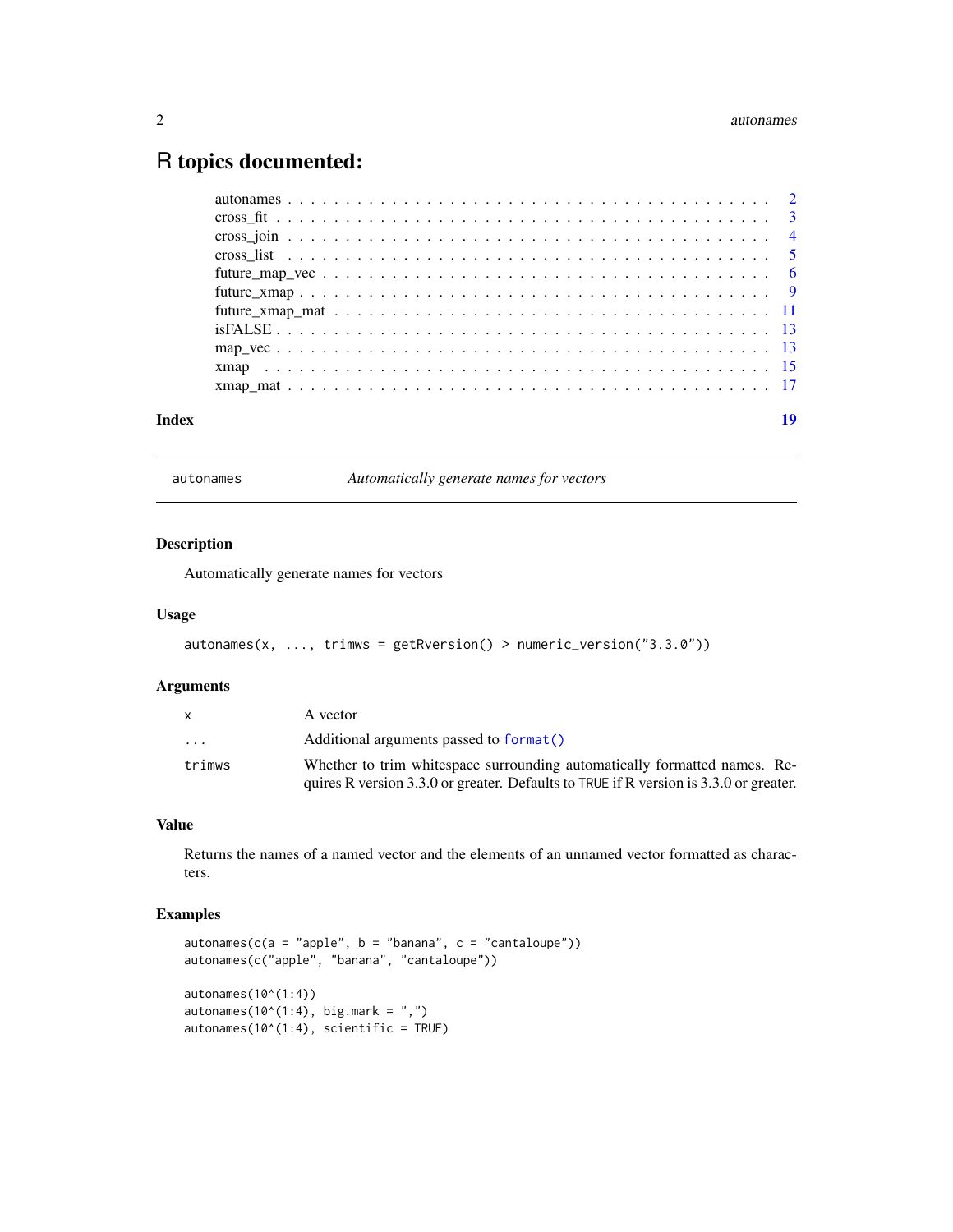<span id="page-2-1"></span><span id="page-2-0"></span>

# Description

Applies a modeling function to every combination of a set of formulas and a set of data subsets.

# Usage

```
cross_fit(
  data,
  formulas,
  cols = NULL,
  weights = NULL,
  fn = stats::lm,fn_{args} = list(),
  tidy = broom::tidy,
  tidy_args = list()
)
```

| data      | A data frame                                                                                                                                                                                                                                                                                                                                                                                                                                                        |
|-----------|---------------------------------------------------------------------------------------------------------------------------------------------------------------------------------------------------------------------------------------------------------------------------------------------------------------------------------------------------------------------------------------------------------------------------------------------------------------------|
| formulas  | A list of formulas to apply to each subset of the data. If named, these names<br>will be used in the model column of the output. Otherwise, the formulas will be<br>converted to strings in the model column.                                                                                                                                                                                                                                                       |
| cols      | Columns to subset the data. Can be any expression supported by <tidy-select>.<br/>If NULL, the data is not subset into columns. Defaults to NULL.</tidy-select>                                                                                                                                                                                                                                                                                                     |
| weights   | A list of columns passed to weights in fn. If one of the elements is NULL or<br>another column name that does not appear in the data, that model will not be<br>weighted. Defaults to NULL.                                                                                                                                                                                                                                                                         |
| fn        | The modeling function. Either an unquoted function name or a purrr-style<br>lambda function with two arguments (see usage with glm in examples). De-<br>faults to 1m                                                                                                                                                                                                                                                                                                |
| fn_args   | A list of additional arguments to fn                                                                                                                                                                                                                                                                                                                                                                                                                                |
| tidy      | A logical or function to use to tidy model output into data.frame columns. If<br>TRUE, uses the default tidying function: broom::tidy(). If FALSE, NA, or NULL,<br>the untidied model output will be returned in a list column fit. An alter-<br>native function can be specified with an unquoted function name or a purrr-<br>style lambda function with one argument (see usage with $b$ room::tidy(conf.int =<br>TRUE) in examples). Defaults to broom::tidy(). |
| tidy_args | A list of additional arguments to the tidy function                                                                                                                                                                                                                                                                                                                                                                                                                 |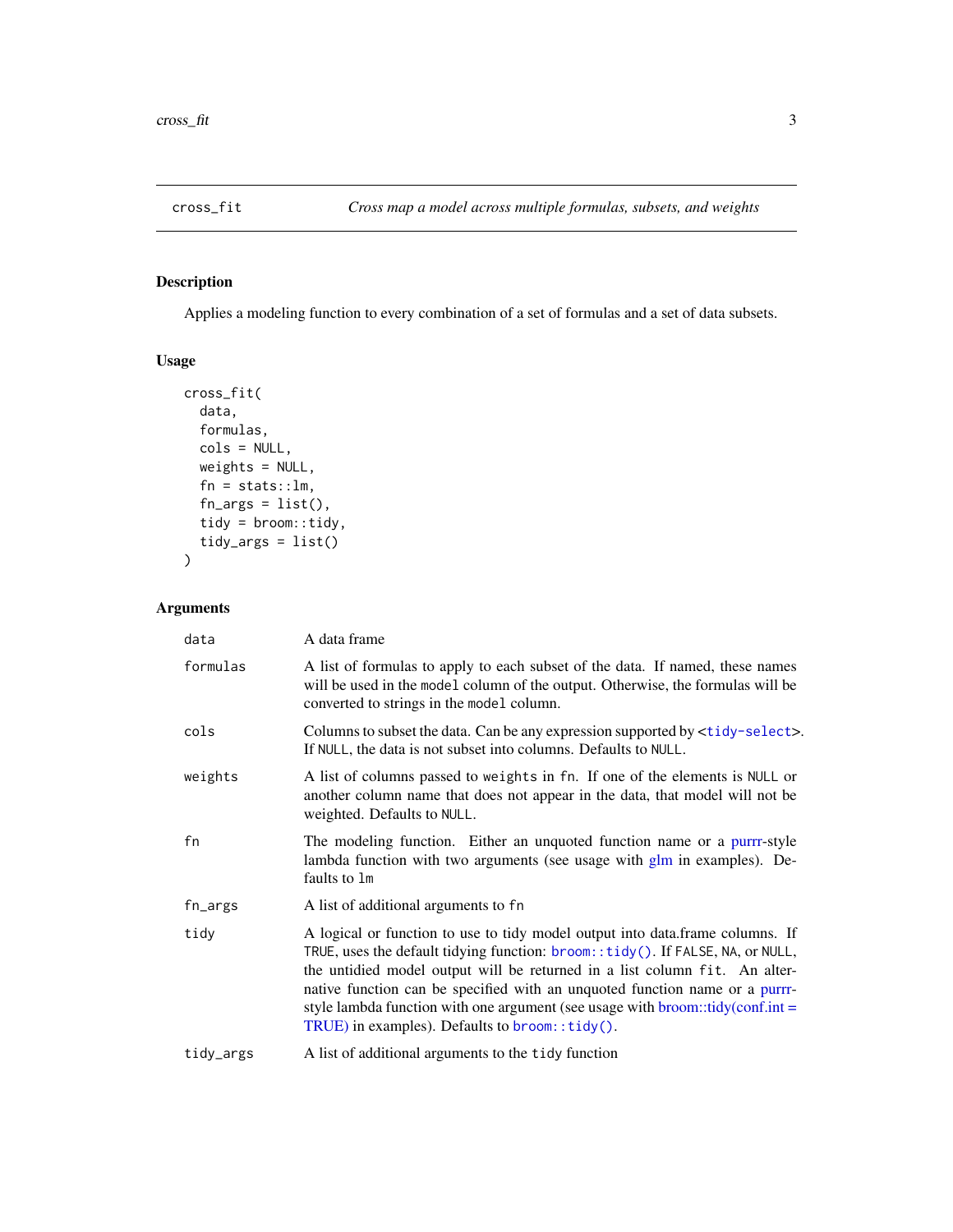<span id="page-3-0"></span>A tibble with subsetting columns, a column for the model formula applied, and columns of tidy model output or a list column of models (if tidy = FALSE)

#### See Also

[xmap\(\)](#page-14-1) to apply any function to combinations of inputs

#### Examples

```
cross_fit(mtcars, mpg ~ wt, cyl)
cross_fit(mtcars, list(mpg ~ wt, mpg ~ hp), cyl)
cross_fit(mtcars, list(wt = mpg \sim wt, hp = mpg \sim hp), cyl)
cross_fit(mtcars, list(mpg ~ wt, mpg ~ hp), c(cyl, vs))
cross_fit(mtcars, list(mpg ~ wt, mpg ~ hp), dplyr::starts_with("c"))
cross_fit(mtcars, list(hp = mpg \sim hp), cyl, weights = wt)
cross_fit(mtcars, list(hp = mp * hp), cyl, weights = list(wt, NULL))cross_fit(
  mtcars, list(vs ~ cyl, vs ~ hp), am,
  fn = glm, fn_{args} = list(family = binomial(link = logit)))
cross_fit(
 mtcars, list(vs \sim cyl, vs \sim hp), am,
  fn = \sim glm(.x, .y, family = binomial(link = logit))
)
cross_fit(mtcars, list(mpg \sim wt, mpg \sim hp), cyl, tidy = FALSE)
cross_fit(mtcars, list(mpg \sim wt, mpg \sim hp), cyl, tidy_args = c(conf.int = TRUE))
cross_fit(
  mtcars, list(mpg ~ wt, mpg ~ hp), cyl,
  tidy = \sim broom::tidy(., conf.int = TRUE)
\lambda
```
<span id="page-3-1"></span>

| cross_join | Crossing join |
|------------|---------------|

#### **Description**

Adds columns from a set of data frames, creating all combinations of their rows

#### Usage

cross\_join(..., copy = FALSE)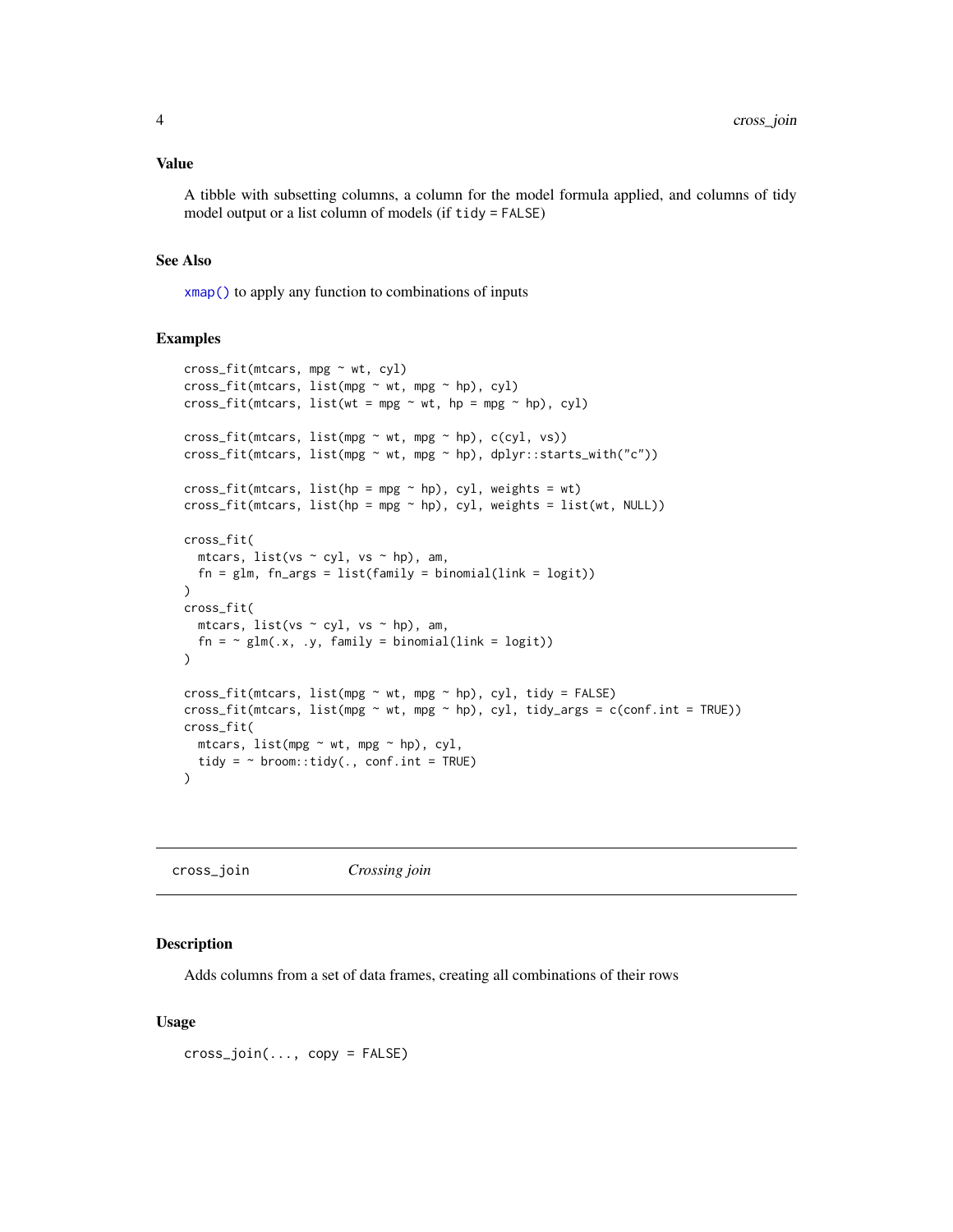#### <span id="page-4-0"></span>cross\_list 5

#### Arguments

| .    | Data frames or a list of data frames – including data frame extensions (e.g.<br>tibbles) and lazy data frames (e.g. from dbplyr or dtplyr)                             |
|------|------------------------------------------------------------------------------------------------------------------------------------------------------------------------|
| copy | If inputs are not from the same data source, and copy is TRUE, then they will be<br>copied into the same src as the first input. This allows you to join tables across |
|      | sites, but it is a potentially expensive operation so you must opt into it.                                                                                            |

#### Value

An object of the same type as the first input. The order of the rows and columns of the first input is preserved as much as possible. The output has the following properties:

- Rows from each input will be duplicated.
- Output columns include all columns from each input. If columns have the same name, suffixes are added to disambiguate.
- Groups are taken from the first input.

#### See Also

[cross\\_list\(\)](#page-4-1) to find combinations of elements of vectors and lists.

### Examples

```
fruits <- tibble::tibble(
  fruit = c("apple", "banana", "cantaloupe"),
  color = c("red", "yellow", "orange")
)
desserts <- tibble::tibble(
  dessert = c("cupcake", "muffin", "streudel"),
  makes = c(8, 6, 1))
cross_join(fruits, desserts)
cross_join(list(fruits, desserts))
cross_join(rep(list(fruits), 3))
```
<span id="page-4-1"></span>cross\_list *List all combinations of values*

### Description

List all combinations of values

```
cross_list(...)
```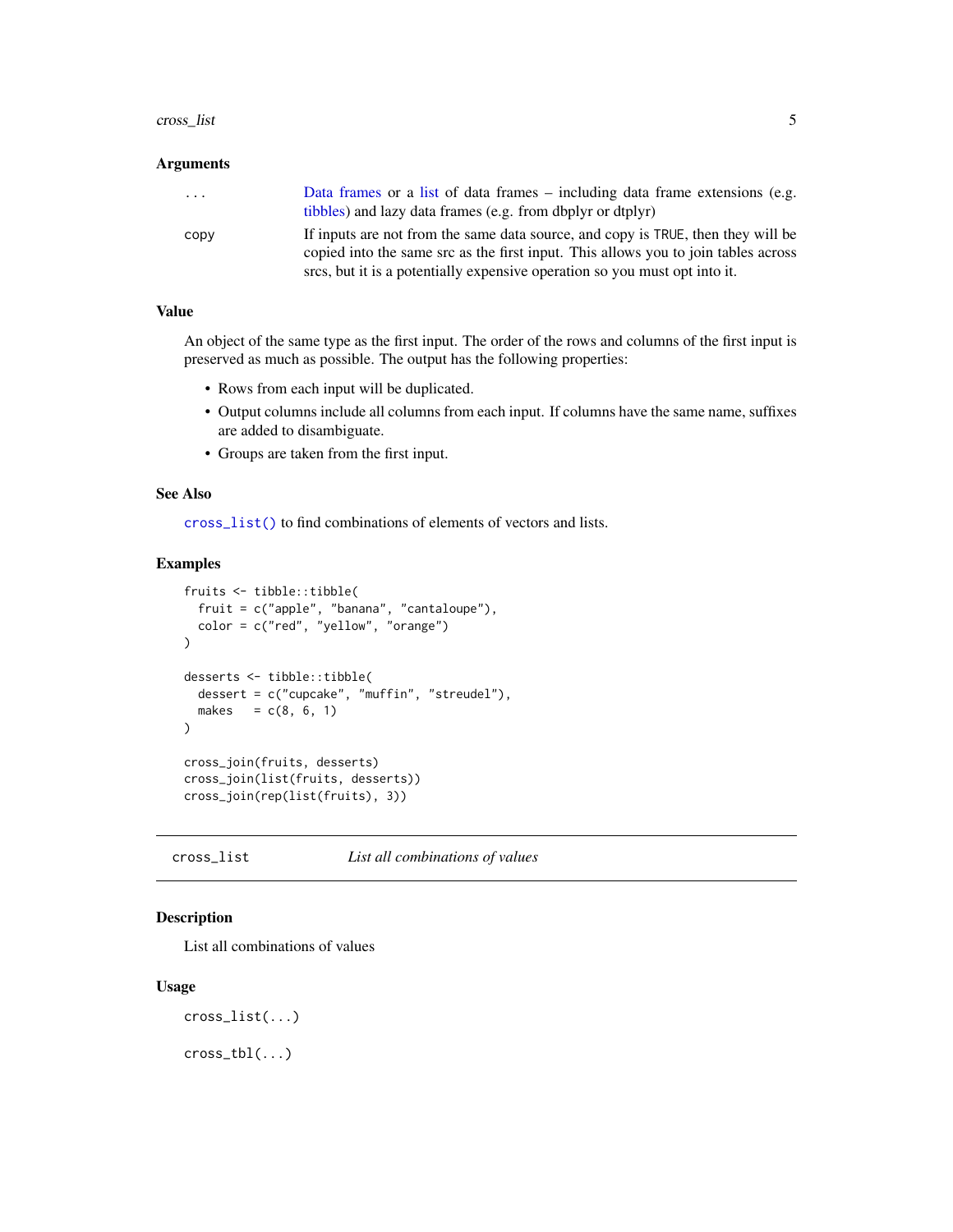<span id="page-5-0"></span>

... Inputs or a [list](#page-0-0) of inputs

#### Value

A [list](#page-0-0) for cross\_list() or [tibble](#page-0-0) for cross\_tbl(). Names will match the names of the inputs. Unnamed inputs will be left unnamed for cross\_list() and automatically named for cross\_tbl().

#### See Also

[cross\\_join\(\)](#page-3-1) to find combinations of data frame rows.

[purrr::cross\(\)](#page-0-0) for an implementation that results in a differently formatted list.

[expand.grid\(\)](#page-0-0) for an implementation that results in a [data.frame.](#page-0-0)

# Examples

```
fruits <- c("apple", "banana", "cantaloupe")
desserts <- c("cupcake", "muffin", "streudel")
cross_list(list(fruits, desserts))
cross_list(fruits, desserts)
cross_tbl(fruits, desserts)
cross_list(list(fruit = fruits, dessert = desserts))
```

```
cross_list(fruit = fruits, dessert = desserts)
cross_tbl(fruit = fruits, dessert = desserts)
```
<span id="page-5-2"></span>

| future_map_vec | Parallelized mapping functions that automatically determine type |  |
|----------------|------------------------------------------------------------------|--|
|                |                                                                  |  |

#### <span id="page-5-1"></span>Description

These functions work exactly the same as [map\\_vec\(\)](#page-12-1), [map2\\_vec\(\)](#page-12-2), [pmap\\_vec\(\)](#page-12-2), [imap\\_vec\(\)](#page-12-2) and [xmap\\_vec\(\)](#page-12-2), but allow you to map in parallel.

```
future_map_vec(
  .x,
  .f,
  ...,
  .progress = FALSE,
  .options = furrr::future_options()
)
future_map2_vec(
  .x,
```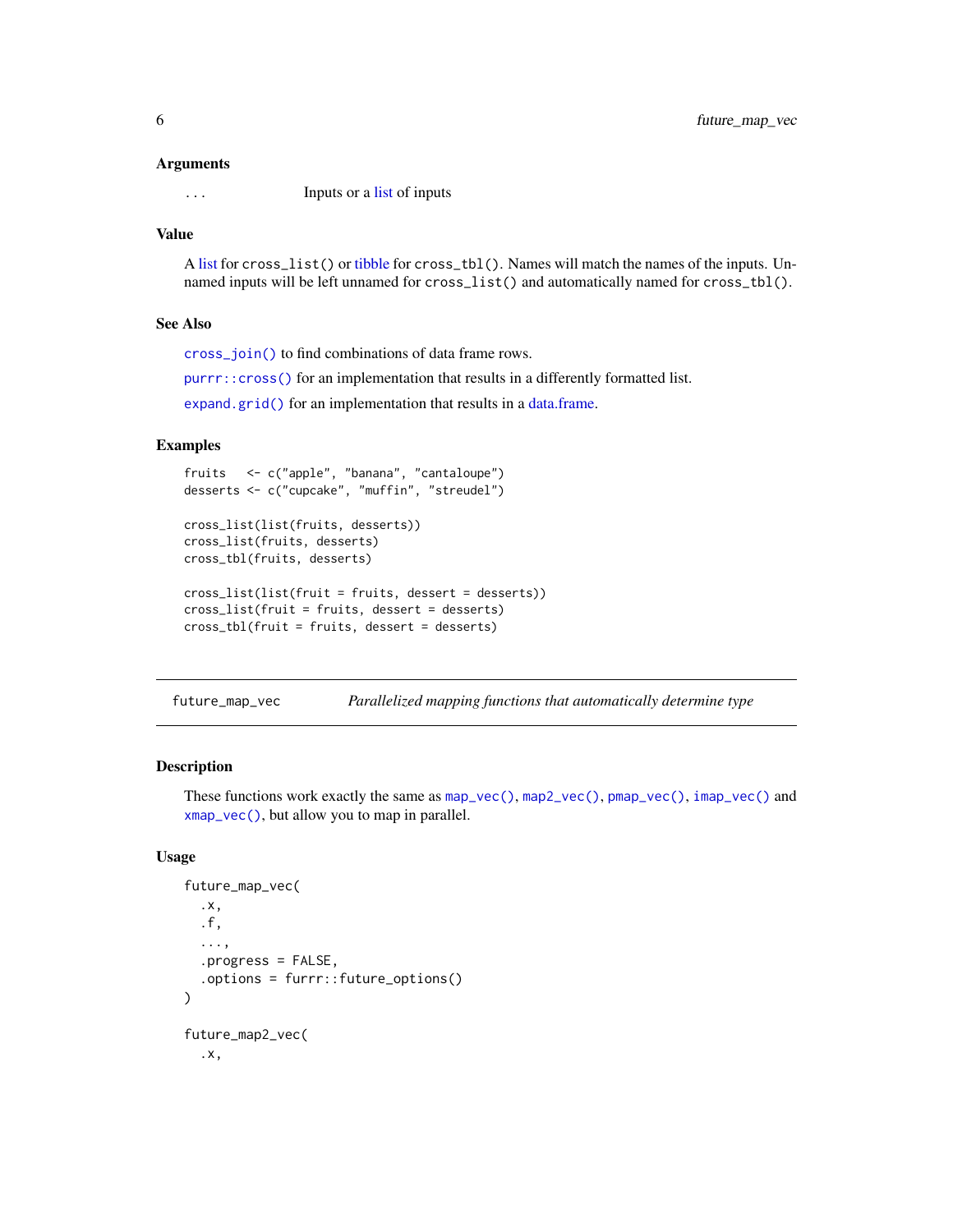```
.y,
  .f,
  ...,
  .progress = FALSE,
 .options = furrr::future_options()
\mathcal{L}future_pmap_vec(
  .l,
 .f,
  ...,
 .progress = FALSE,
 .options = furrr::future_options()
\mathcal{L}future_imap_vec(
  .x,
 .f,
 ...,
 .progress = FALSE,
 .options = furrr::future_options()
\mathcal{L}future_xmap_vec(
 .l,
 .f,
  ...,
 .progress = FALSE,
  .options = furrr::future_options()
)
```

| $\cdot$ X | A list or atomic vector.                                                                                                                                                                                                                                                                                       |
|-----------|----------------------------------------------------------------------------------------------------------------------------------------------------------------------------------------------------------------------------------------------------------------------------------------------------------------|
| $\cdot$ f | A function, formula, or vector (not necessarily atomic).                                                                                                                                                                                                                                                       |
|           | If a <b>function</b> , it is used as is.                                                                                                                                                                                                                                                                       |
|           | If a <b>formula</b> , e.g. $\sim x + 2$ , it is converted to a function. There are three ways to<br>refer to the arguments:                                                                                                                                                                                    |
|           | • For a single argument function, use.                                                                                                                                                                                                                                                                         |
|           | • For a two argument function, use . x and . y                                                                                                                                                                                                                                                                 |
|           | • For more arguments, use $\dots$ 1, $\dots$ 2, $\dots$ 3 etc                                                                                                                                                                                                                                                  |
|           | This syntax allows you to create very compact anonymous functions.                                                                                                                                                                                                                                             |
|           | If character vector, numeric vector, or list, it is converted to an extractor func-<br>tion. Character vectors index by name and numeric vectors index by position;<br>use a list to index by position and name at different levels. If a component is not<br>present, the value of .default will be returned. |
| $\cdots$  | Additional arguments passed on to . f                                                                                                                                                                                                                                                                          |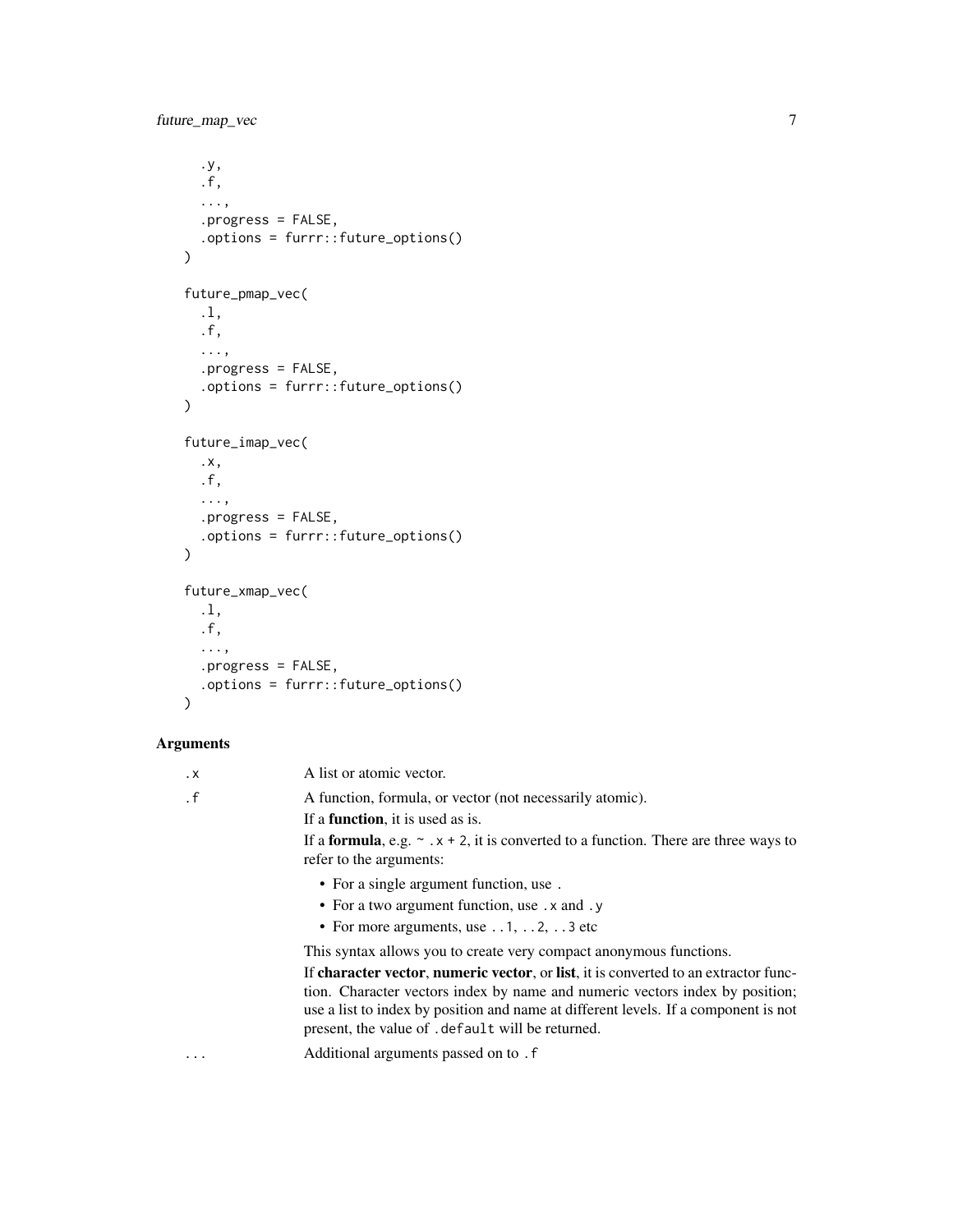<span id="page-7-0"></span>

| .progress | A logical, for whether or not to print a progress bar for multiprocess, multises-<br>sion, and multicore plans                                                  |
|-----------|-----------------------------------------------------------------------------------------------------------------------------------------------------------------|
| .options  | The future specific options to use with the workers. This must be the result<br>from a call to furrr::future_options()                                          |
| $\cdot$ y | A vector the same length as .x. Vectors of length 1 will be recycled.                                                                                           |
| $\cdot$ 1 | A list of vectors, such as a data frame. The length of .1 determines the number<br>of arguments that f will be called with. List names will be used if present. |

# Value

Equivalent to [map\\_vec\(\)](#page-12-1), [map2\\_vec\(\)](#page-12-2), [pmap\\_vec\(\)](#page-12-2), [imap\\_vec\(\)](#page-12-2) and [xmap\\_vec\(\)](#page-12-2)

#### See Also

The original functions: [furrr::future\\_map\(\)](#page-0-0), [furrr::future\\_map2\(\)](#page-0-0), [furrr::future\\_pmap\(\)](#page-0-0), [furrr::future\\_imap\(\)](#page-0-0) and [future\\_xmap\(\)](#page-8-1)

Non-parallelized equivalents: [map\\_vec\(\)](#page-12-1), [map2\\_vec\(\)](#page-12-2), [pmap\\_vec\(\)](#page-12-2), [imap\\_vec\(\)](#page-12-2) and [xmap\\_vec\(\)](#page-12-2)

```
fruits <- c("apple", "banana", "carrot", "durian", "eggplant")
desserts <- c("bread", "cake", "cupcake", "streudel", "muffin")
x \leq - sample(5)
y \leftarrow sample(5)z \leq \leq sample(5)
names(z) <- fruits
future_map_vec(x, \sim . ^ 2)
future_map_vec(fruits, paste0, "s")
future_map2_vec(x, y, \sim .x + .y)
future_map2_vec(fruits, desserts, paste)
future_pmap_vec(list(x, y, z), sum)
future_pmap_vec(list(x, fruits, desserts), paste)
future_imap_vec(x, \sim .x + .y)
future_imap_vec(x, ~ paste0(.y, ": ", .x))
future_imap_vec(z, paste)
future_xmap_vec(list(x, y), \sim .x * .y)
future_xmap_vec(list(fruits, desserts), paste)
```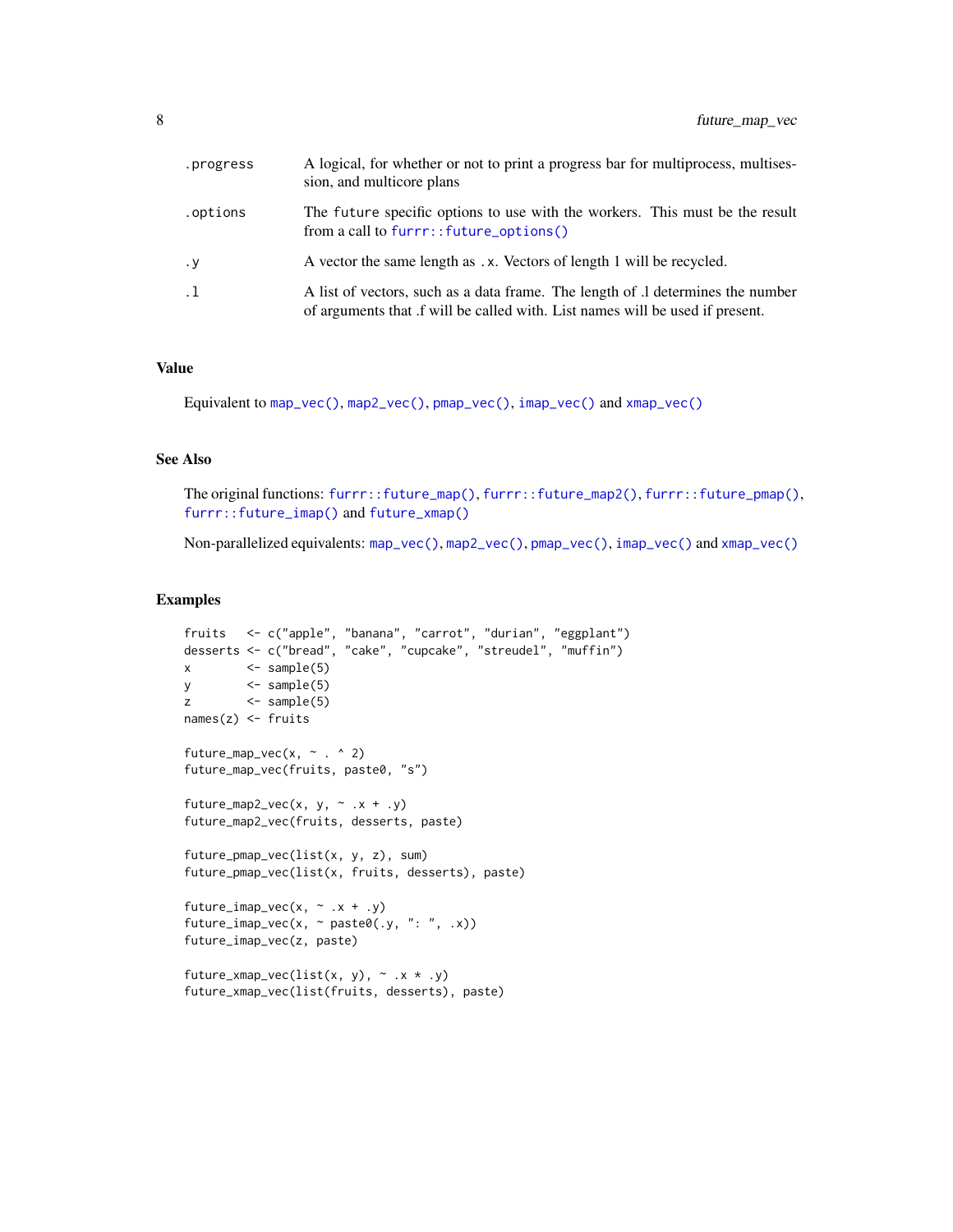<span id="page-8-1"></span><span id="page-8-0"></span>

#### Description

These functions work exactly the same as [xmap\(\)](#page-14-1) functions, but allow you to run the map in parallel using [future::future\(\)](#page-0-0)

```
future_xmap(.l, .f, ..., .progress = FALSE, .options = furrr::future_options())
future_xmap_chr(
  .l,
  .f,
  ...,
  .progress = FALSE,
  .options = furrr::future_options()
)
future_xmap_dbl(
  .l,
  .f,
  ...,
  .progress = FALSE,
  .options = furrr::future_options()
\mathcal{L}future_xmap_dfc(
  .l,
  .f,
  ...,
  .progress = FALSE,
  .options = furrr::future_options()
\mathcal{L}future_xmap_dfr(
  .l,
  .f,
  ...,
  .id = NULL,.progress = FALSE,
  .options = furrr::future_options()
\lambdafuture_xmap_int(
  .l,
```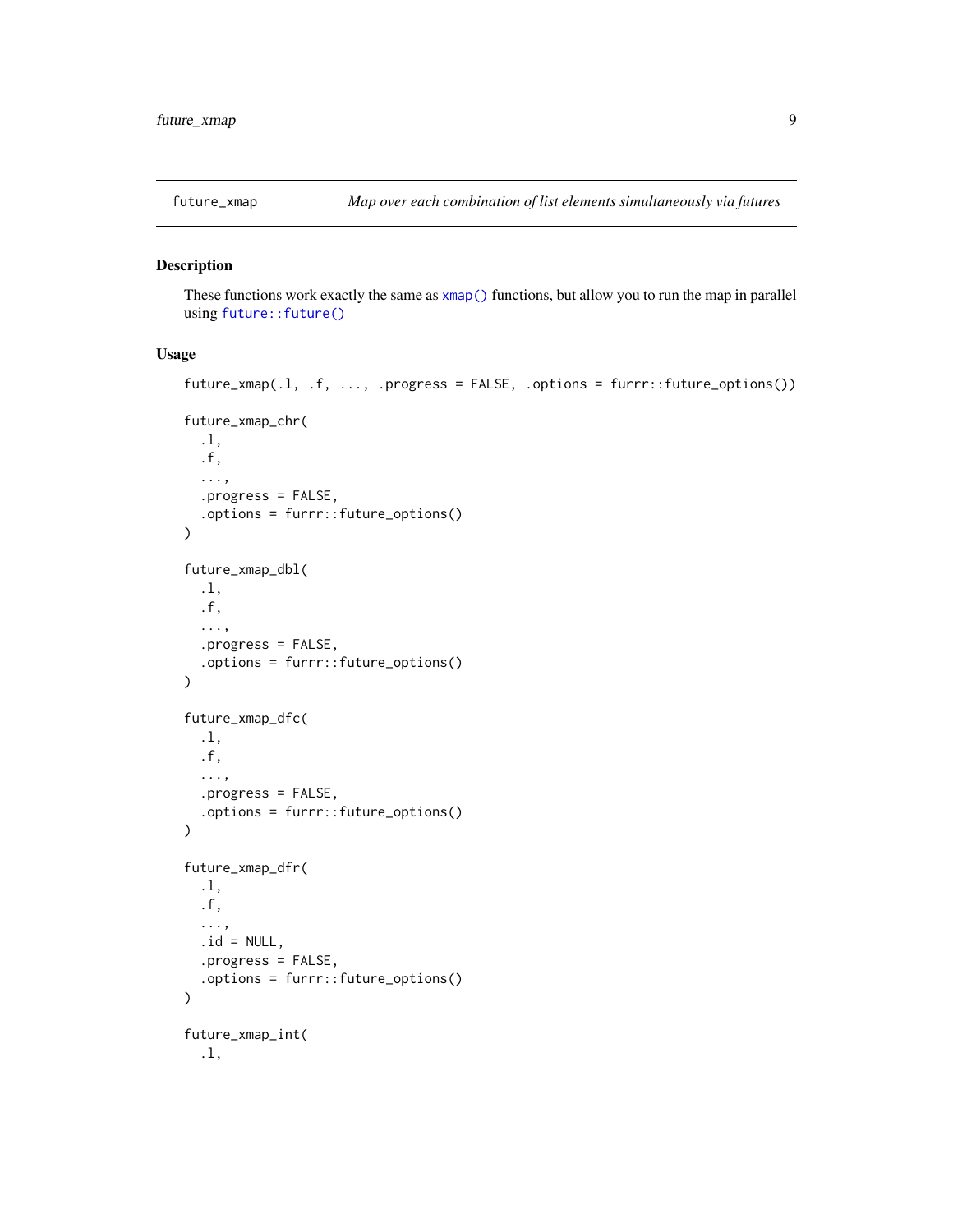```
.f,
  ...,
  .progress = FALSE,
  .options = furrr::future_options()
\mathcal{L}future_xmap_lgl(
  .l,
  .f,
  ...,
  .progress = FALSE,
 .options = furrr::future_options()
)
```

| A list of vectors, such as a data frame. The length of .1 determines the number<br>of arguments that .f will be called with. List names will be used if present.                                                                                                                                                |
|-----------------------------------------------------------------------------------------------------------------------------------------------------------------------------------------------------------------------------------------------------------------------------------------------------------------|
| A function, formula, or vector (not necessarily atomic).                                                                                                                                                                                                                                                        |
| If a <b>function</b> , it is used as is.                                                                                                                                                                                                                                                                        |
| If a <b>formula</b> , e.g. $\sim x + 2$ , it is converted to a function. There are three ways to<br>refer to the arguments:                                                                                                                                                                                     |
| • For a single argument function, use.                                                                                                                                                                                                                                                                          |
| • For a two argument function, use . x and . y                                                                                                                                                                                                                                                                  |
| • For more arguments, use $\dots$ 1, $\dots$ 2, $\dots$ 3 etc                                                                                                                                                                                                                                                   |
| This syntax allows you to create very compact anonymous functions.                                                                                                                                                                                                                                              |
| If character vector, numeric vector, or list, it is converted to an extractor func-<br>tion. Character vectors index by name and numeric vectors index by position;<br>use a list to index by position and name at different levels. If a component is not<br>present, the value of . default will be returned. |
| Additional arguments passed on to . f                                                                                                                                                                                                                                                                           |
| A logical, for whether or not to print a progress bar for multiprocess, multises-<br>sion, and multicore plans                                                                                                                                                                                                  |
| The future specific options to use with the workers. This must be the result<br>from a call to furrr:: future_options()                                                                                                                                                                                         |
| Either a string or NULL. If a string, the output will contain a variable with that<br>name, storing either the name (if .x is named) or the index (if .x is unnamed)<br>of the input. If NULL, the default, no variable will be created.<br>Only applies to _dfr variant.                                       |
|                                                                                                                                                                                                                                                                                                                 |

# Value

An atomic vector, list, or data frame, depending on the suffix. Atomic vectors and lists will be named if the first element of .l is named.

If all input is length 0, the output will be length 0. If any input is length 1, it will be recycled to the length of the longest.

<span id="page-9-0"></span>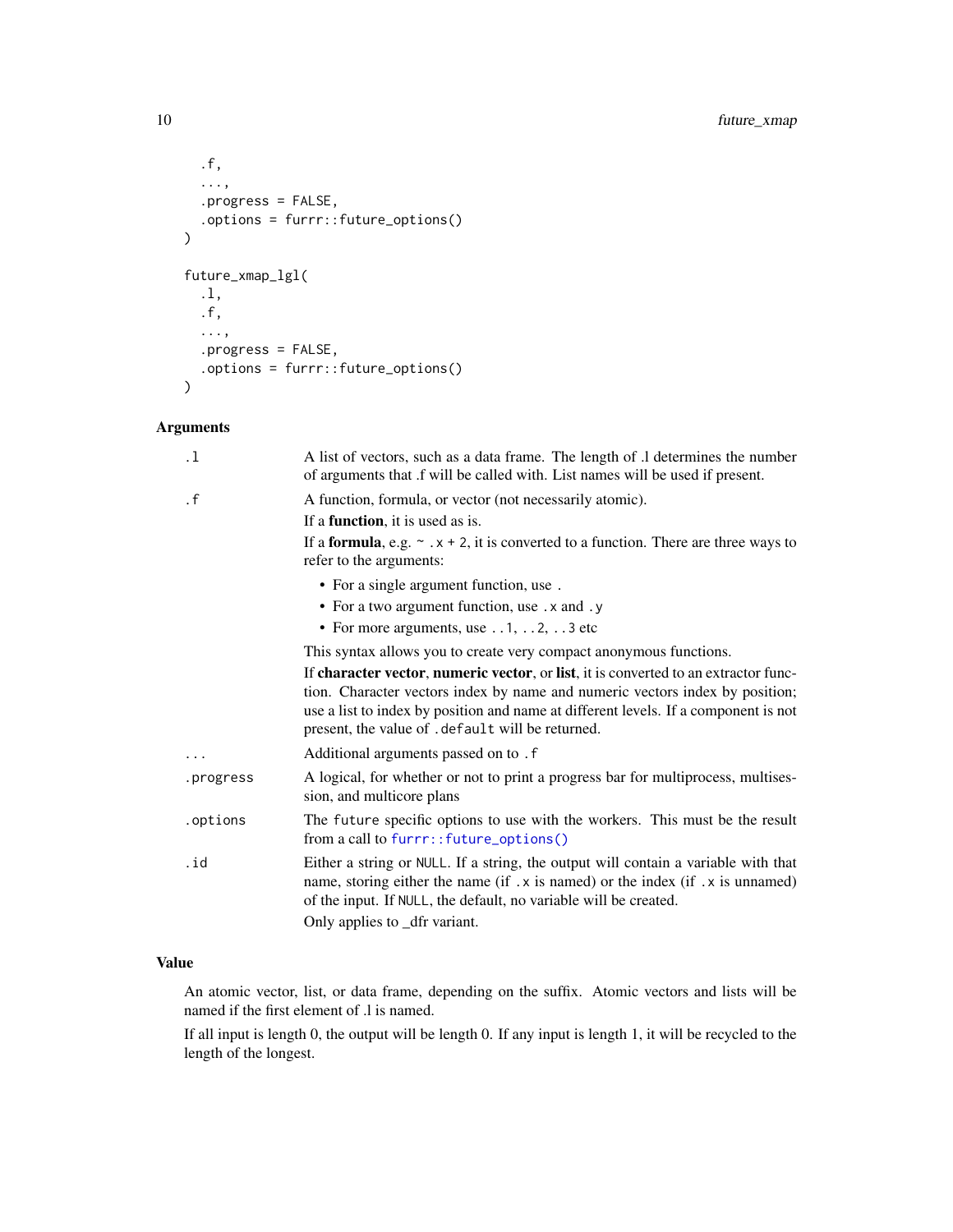<span id="page-10-0"></span>future\_xmap\_mat 11

#### See Also

[xmap\(\)](#page-14-1) to run functions without with parallel processing.

[future\\_xmap\\_vec\(\)](#page-5-1) to automatically determine output type.

[future\\_xmap\\_mat\(\)](#page-10-1) and [future\\_xmap\\_arr\(\)](#page-10-2) to return results in a matrix or array.

[furrr::future\\_map\(\)](#page-0-0), [furrr::future\\_map2\(\)](#page-0-0), and [furrr::future\\_pmap\(\)](#page-0-0) for other parallelized mapping functions.

#### Examples

```
future_xmap(list(1:5, 1:5), \sim .y * .x)
future_xmap_dbl(list(1:5, 1:5), \sim .y \star .x)
future_xmap_chr(list(1:5, 1:5), \sim paste(.y, "*", .x, "=", .y * .x))
apples_and_bananas <- list(
 x = c("apples", "bananas"),pattern = "a",replacement = c("oo", "ee")
\mathcal{L}future_xmap_chr(apples_and_bananas, gsub)
formulas \leq list(mpg \sim wt, mpg \sim hp)
subsets <- split(mtcars, mtcars$cyl)
future_xmap(list(subsets, formulas), \sim lm(.y, data = .x))
```
<span id="page-10-1"></span>future\_xmap\_mat *Parallelized cross map returning a matrix or array*

#### <span id="page-10-2"></span>Description

Parallelized cross map returning a matrix or array

```
future_xmap_mat(
  .l,
  .f,
  ...,
  . names = TRUE,.progress = FALSE,
  .options = furrr::future_options()
\lambdafuture_xmap_arr(
  .l,
  .f,
```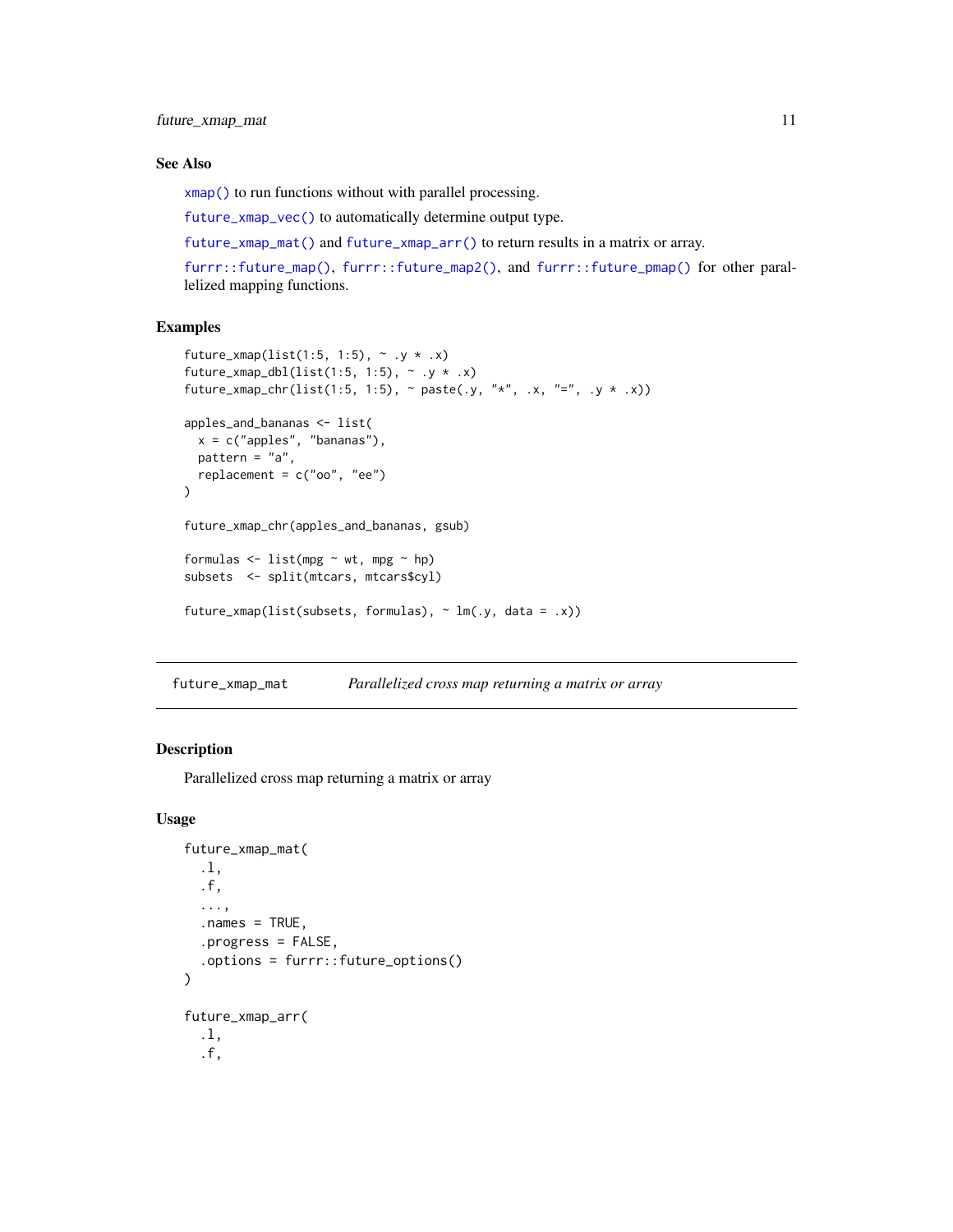```
...,
  .names = TRUE,
  .progress = FALSE,
  .options = furrr::future_options()
\overline{\phantom{a}}
```

| $\cdot$ 1 | A list of vectors, such as a data frame. The length of .1 determines the number<br>of arguments that .f will be called with. List names will be used if present.                                                                                                                                                |
|-----------|-----------------------------------------------------------------------------------------------------------------------------------------------------------------------------------------------------------------------------------------------------------------------------------------------------------------|
| $\cdot$ f | A function, formula, or vector (not necessarily atomic).                                                                                                                                                                                                                                                        |
|           | If a <b>function</b> , it is used as is.                                                                                                                                                                                                                                                                        |
|           | If a <b>formula</b> , e.g. $\sim x + 2$ , it is converted to a function. There are three ways to<br>refer to the arguments:                                                                                                                                                                                     |
|           | • For a single argument function, use.                                                                                                                                                                                                                                                                          |
|           | • For a two argument function, use . x and . y                                                                                                                                                                                                                                                                  |
|           | • For more arguments, use $\dots$ 1, $\dots$ 2, $\dots$ 3 etc                                                                                                                                                                                                                                                   |
|           | This syntax allows you to create very compact anonymous functions.                                                                                                                                                                                                                                              |
|           | If character vector, numeric vector, or list, it is converted to an extractor func-<br>tion. Character vectors index by name and numeric vectors index by position;<br>use a list to index by position and name at different levels. If a component is not<br>present, the value of . default will be returned. |
| .         | Additional arguments passed on to . f                                                                                                                                                                                                                                                                           |
| .names    | A logical indicating whether to give names to the dimensions of the matrix or<br>array. If inputs are named, the names are used. If inputs are unnamed, the<br>elements of the input are used as names. Defaults to TRUE.                                                                                       |
| .progress | A logical, for whether or not to print a progress bar for multiprocess, multises-<br>sion, and multicore plans                                                                                                                                                                                                  |
| .options  | The future specific options to use with the workers. This must be the result<br>from a call to furrr::future_options()                                                                                                                                                                                          |
|           |                                                                                                                                                                                                                                                                                                                 |

# Value

A matrix (for future\_xmap\_mat()) or array (for future\_xmap\_arr()) with dimensions matching the lengths of each input in .l.

# See Also

Unparallelized versions: [xmap\\_mat\(\)](#page-16-1) and [xmap\\_arr\(\)](#page-16-2)

[future\\_xmap\\_vec\(\)](#page-5-1) to return a vector.

[future\\_xmap\(\)](#page-8-1) for the underlying functions.

<span id="page-11-0"></span>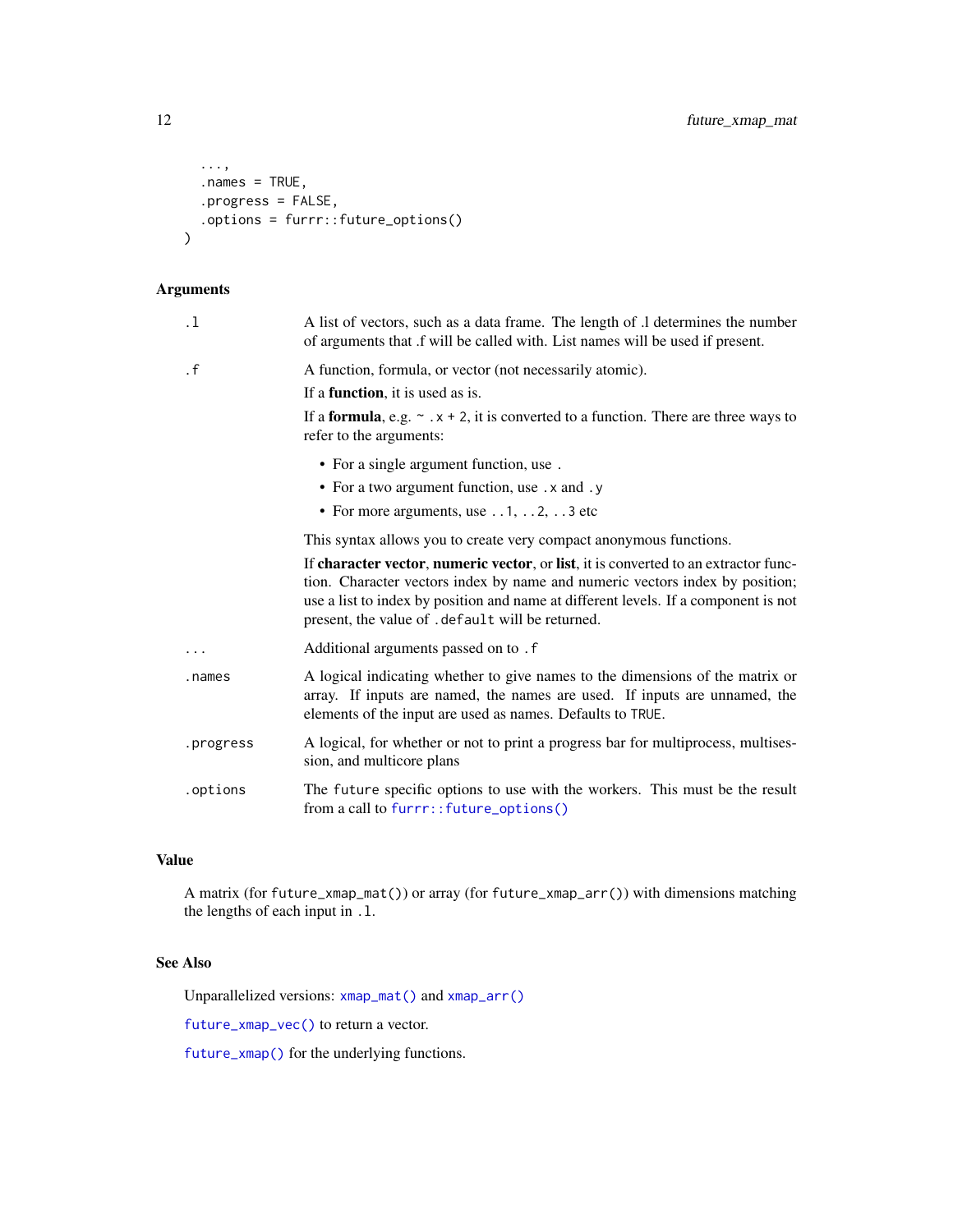#### <span id="page-12-0"></span> $isFALSE$  13

#### Examples

```
future_xmap_mat(list(1:3, 1:3), \sim ..1 \star ..2)
fruits \leq c (a = "apple", b = "banana", c = "cantaloupe")
future_xmap_mat(list(1:3, fruits), paste)
future_xmap_mat(list(1:3, fruits), paste, .names = FALSE)
future_xmap_arr(list(1:3, 1:3, 1:3), \sim ..1 * ..2 * ..3)
```
isFALSE *Backport of isFALSE() for R < 3.4.2*

# Description

Backport of isFALSE() for R < 3.4.2

#### Usage

isFALSE(x)

#### Arguments

x A logical

#### Value

TRUE if x is FALSE. FALSE otherwise.

<span id="page-12-1"></span>map\_vec *Mapping functions that automatically determine type*

# <span id="page-12-2"></span>Description

These functions work exactly the same as typed variants of [purrr::map\(\)](#page-0-0), [purrr::map2\(\)](#page-0-0), [purrr::pmap\(\)](#page-0-0), [purrr::imap\(\)](#page-0-0) and [xmap\(\)](#page-14-1) (e.g. [purrr::map\\_chr\(\)](#page-0-0)), but automatically determine the type.

```
map\_vec(.x, .f, . . .)map2\_vec(.x, .y, .f, . . .)pmap\_vec(.1, .f, . . .)imap_vec(.x, .f, ...)
xmap\_vec(.1, .f, ....)
```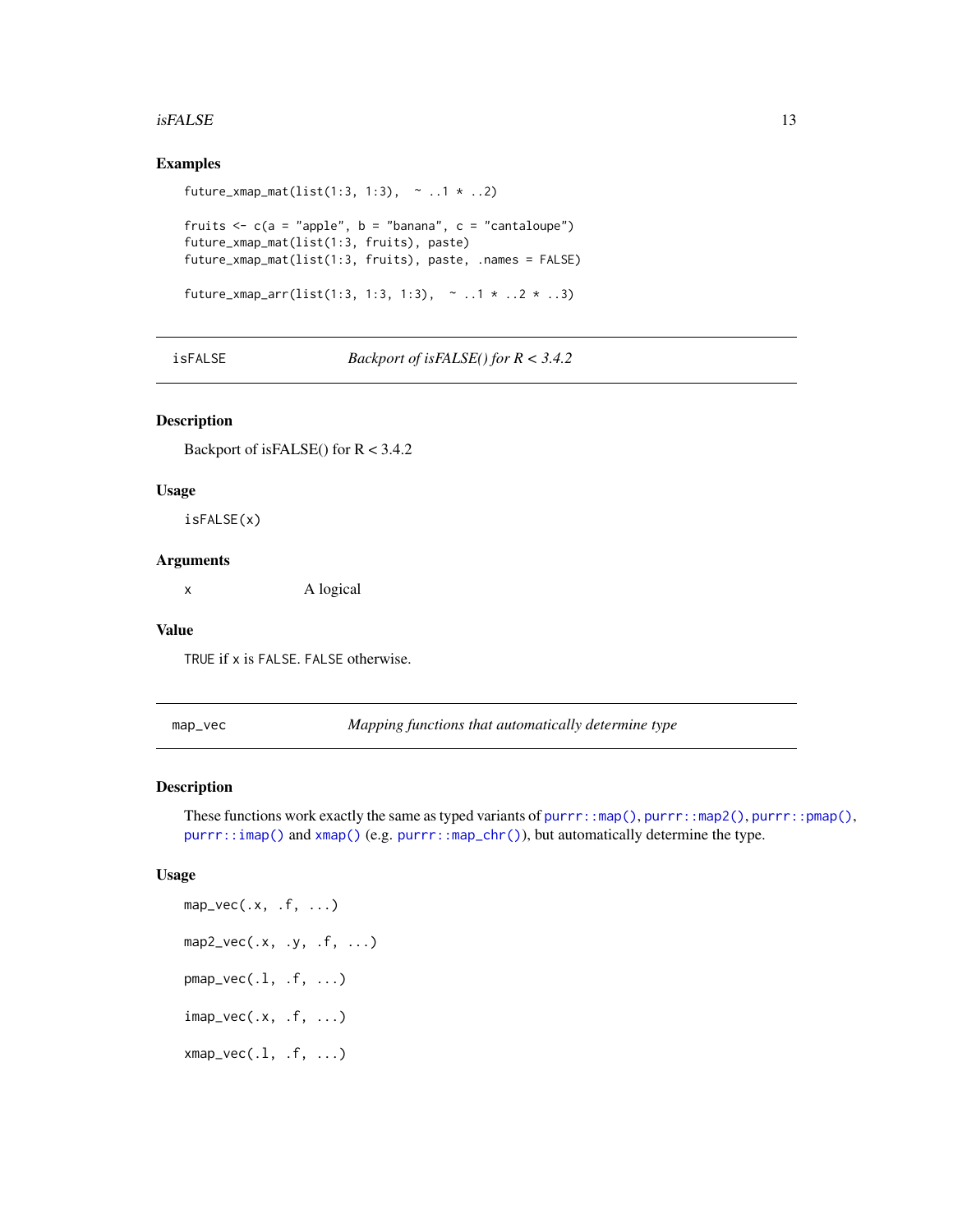<span id="page-13-0"></span>

| . X       | A list or atomic vector.                                                                                                                                                                                                                                                                                        |
|-----------|-----------------------------------------------------------------------------------------------------------------------------------------------------------------------------------------------------------------------------------------------------------------------------------------------------------------|
| $\cdot$ f | A function, formula, or vector (not necessarily atomic).                                                                                                                                                                                                                                                        |
|           | If a <b>function</b> , it is used as is.                                                                                                                                                                                                                                                                        |
|           | If a <b>formula</b> , e.g. $\sim x + 2$ , it is converted to a function. There are three ways to<br>refer to the arguments:                                                                                                                                                                                     |
|           | • For a single argument function, use.                                                                                                                                                                                                                                                                          |
|           | • For a two argument function, use . x and . y                                                                                                                                                                                                                                                                  |
|           | • For more arguments, use $\dots$ 1, $\dots$ 2, $\dots$ 3 etc                                                                                                                                                                                                                                                   |
|           | This syntax allows you to create very compact anonymous functions.                                                                                                                                                                                                                                              |
|           | If character vector, numeric vector, or list, it is converted to an extractor func-<br>tion. Character vectors index by name and numeric vectors index by position;<br>use a list to index by position and name at different levels. If a component is not<br>present, the value of . default will be returned. |
| $\cdots$  | Additional arguments passed on to . f                                                                                                                                                                                                                                                                           |
| . у       | A vector the same length as .x. Vectors of length 1 will be recycled.                                                                                                                                                                                                                                           |
| . 1       | A list of vectors, such as a data frame. The length of .1 determines the number<br>of arguments that if will be called with. List names will be used if present.                                                                                                                                                |

#### Value

Equivalent to the typed variants of [purrr::map\(\)](#page-0-0), [purrr::map2\(\)](#page-0-0), [purrr::pmap\(\)](#page-0-0), [purrr::imap\(\)](#page-0-0) and [xmap\(\)](#page-14-1) with the type automatically determined.

If the output contains multiple types, the type is determined from the highest type of the components in the hierarchy [raw](#page-0-0) < [logical](#page-0-0) < [integer](#page-0-0) < [double](#page-0-0) < [complex](#page-0-0) < [character](#page-0-0) < [list](#page-0-0) (as in  $c()$ ).

If the output contains elements that cannot be coerced to vectors (e.g. lists), the output will be a list.

# See Also

The original functions: [purrr::map\(\)](#page-0-0), [purrr::map2\(\)](#page-0-0), [purrr::pmap\(\)](#page-0-0), [purrr::imap\(\)](#page-0-0) and [xmap\(\)](#page-14-1)

Parallelized equivalents: [future\\_map\\_vec\(\)](#page-5-2), [future\\_map2\\_vec\(\)](#page-5-1), [future\\_pmap\\_vec\(\)](#page-5-1), [future\\_imap\\_vec\(\)](#page-5-1) and [future\\_xmap\\_vec\(\)](#page-5-1)

```
fruits <- c("apple", "banana", "cantaloupe", "durian", "eggplant")
desserts <- c("bread", "cake", "cupcake", "muffin", "streudel")
x \leftarrow sample(5)
y \leq - sample(5)
z \sim <- sample(5)
names(z) <- fruits
map_vec(x, \sim . ^ 2)
map_vec(fruits, paste0, "s")
```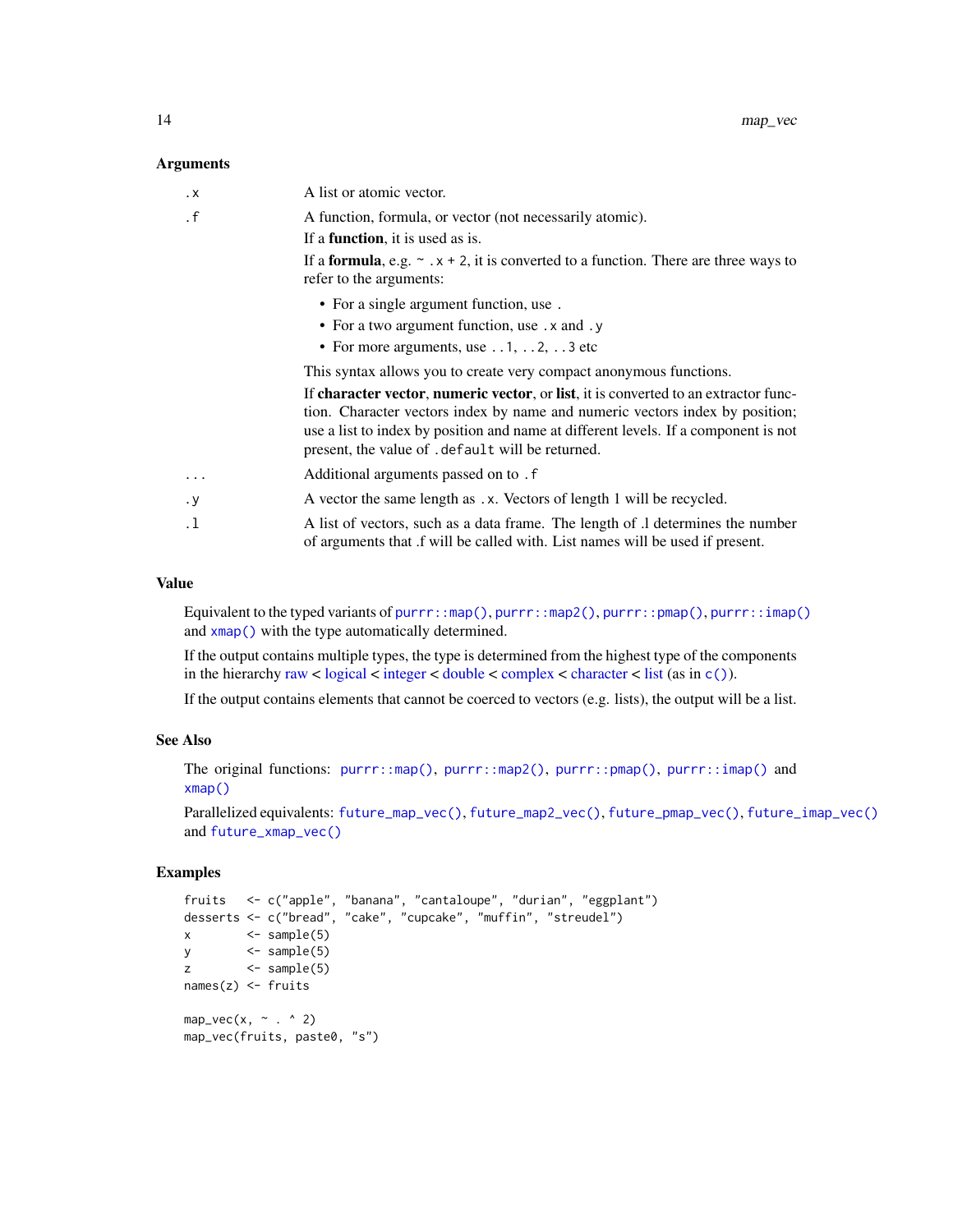#### <span id="page-14-0"></span>xmap 2.15

```
map2\_vec(x, y, ~ ~ x + .y)map2_vec(fruits, desserts, paste)
pmap_vec(list(x, y, z), sum)
pmap_vec(list(x, fruits, desserts), paste)
\text{image\_vec}(x, \text{ and } x + .y)\text{imap\_vec}(x, \text{ ~} \text{past} \text{ } \theta(.y, \text{ '': } \text{ ''}, \text{ .} x))imap_vec(z, paste)
xmap\_vec(list(x, y), ~ ~ x \cdot x \cdot y)xmap_vec(list(fruits, desserts), paste)
```
<span id="page-14-1"></span>xmap *Map over each combination of list elements*

#### Description

These functions are variants of [purrr::pmap\(\)](#page-0-0) that iterate over each combination of elements in a list.

#### Usage

```
xmap(.1, .f, . . .)xmap_{chr(.1, .f, . . .)}xmap_dbl(.1, .f, ....)xmap_dfc(.1, .f, ...)
xmap_dfr(.1, .f, . . . , .id = NULL)xmap_int(.l, .f, ...)
xmap_{l}gl(.1, .f, . . .)xmap_{raw(.1, .f, . . .)}xwalk(.l, .f, ...)
```

| $\cdot$ 1 | A list of vectors, such as a data frame. The length of $\Lambda$ determines the number           |
|-----------|--------------------------------------------------------------------------------------------------|
|           | of arguments that if will be called with. List names will be used if present.                    |
| $\cdot$ f | A function, formula, or vector (not necessarily atomic).                                         |
|           | If a <b>function</b> , it is used as is.                                                         |
|           | If a <b>formula</b> , e.g. $\sim x + 2$ , it is converted to a function. There are three ways to |
|           | refer to the arguments:                                                                          |
|           |                                                                                                  |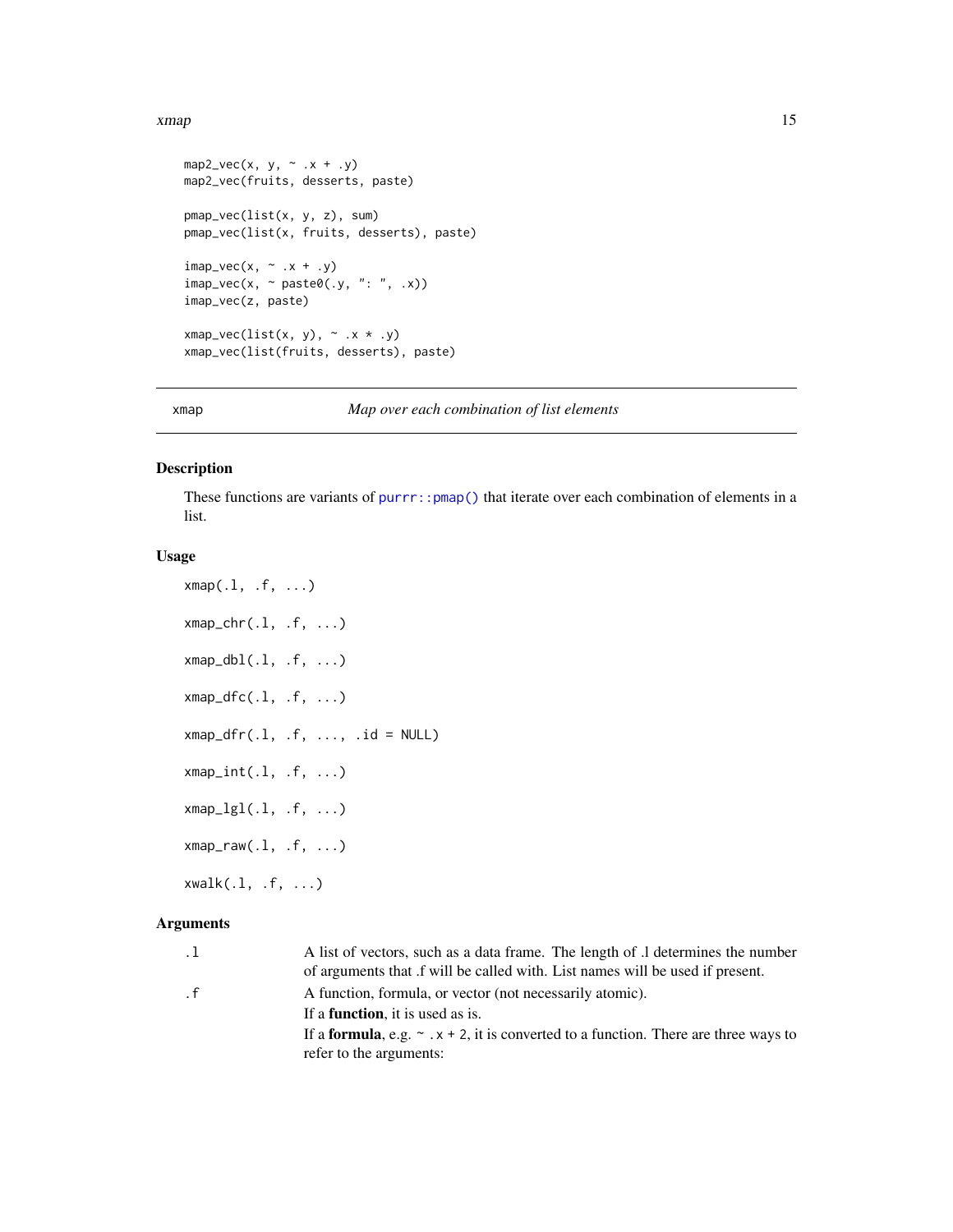<span id="page-15-0"></span>

|          | • For a single argument function, use.                                                                                                                                                                                                                                                                          |
|----------|-----------------------------------------------------------------------------------------------------------------------------------------------------------------------------------------------------------------------------------------------------------------------------------------------------------------|
|          | • For a two argument function, use . x and . y                                                                                                                                                                                                                                                                  |
|          | • For more arguments, use $\dots$ 1, $\dots$ 2, $\dots$ 3 etc                                                                                                                                                                                                                                                   |
|          | This syntax allows you to create very compact anonymous functions.                                                                                                                                                                                                                                              |
|          | If character vector, numeric vector, or list, it is converted to an extractor func-<br>tion. Character vectors index by name and numeric vectors index by position;<br>use a list to index by position and name at different levels. If a component is not<br>present, the value of . default will be returned. |
| $\cdots$ | Additional arguments passed on to . f                                                                                                                                                                                                                                                                           |
| .id      | Either a string or NULL. If a string, the output will contain a variable with that<br>name, storing either the name (if $\cdot$ x is named) or the index (if $\cdot$ x is unnamed)<br>of the input. If NULL, the default, no variable will be created.<br>Only applies to _dfr variant.                         |
|          |                                                                                                                                                                                                                                                                                                                 |

# Details

Typed variants return a vector of the specified type. To automatically determine type, try [xmap\\_vec\(\)](#page-12-2).

To return results as a matrix or array, try [xmap\\_mat\(\)](#page-16-1) and [xmap\\_arr\(\)](#page-16-2).

Note that a data frame is a very important special case, in which case  $xmap()$  and  $xwalk()$  apply the function .f to each row. xmap\_dfr() and xmap\_dfc() return data frames created by row-binding and column-binding respectively. They require dplyr to be installed.

#### Value

An atomic vector, list, or data frame, depending on the suffix. Atomic vectors and lists will be named if the first element of .l is named.

If all input is length 0, the output will be length 0. If any input is length 1, it will be recycled to the length of the longest.

#### See Also

[xmap\\_vec\(\)](#page-12-2) to automatically determine output type.

[xmap\\_mat\(\)](#page-16-1) and [xmap\\_arr\(\)](#page-16-2) to return results in a matrix or array.

[future\\_xmap\(\)](#page-8-1) to run xmap functions with parallel processing.

[cross\\_fit\(\)](#page-2-1) to apply multiple models to multiple subsets of data.

[cross\\_list\(\)](#page-4-1) to find combinations of list elements.

[purrr::map\(\)](#page-0-0), [purrr::map2\(\)](#page-0-0), and [purrr::pmap\(\)](#page-0-0) for other mapping functions.

```
xmap(list(1:5, 1:5), ~ ~ .y ~ * ~ .x)xmap_dbl(list(1:5, 1:5), ~ ~ .y ~ * ~ .x)xmap_{\text{c}}\text{chr}(list(1:5, 1:5), \text{ and } x^* = x^*, \text{ or } x^* = x^*, \text{ or } x^* = x^*apples_and_bananas <- list(
  x = c("apples", "bananas"),
```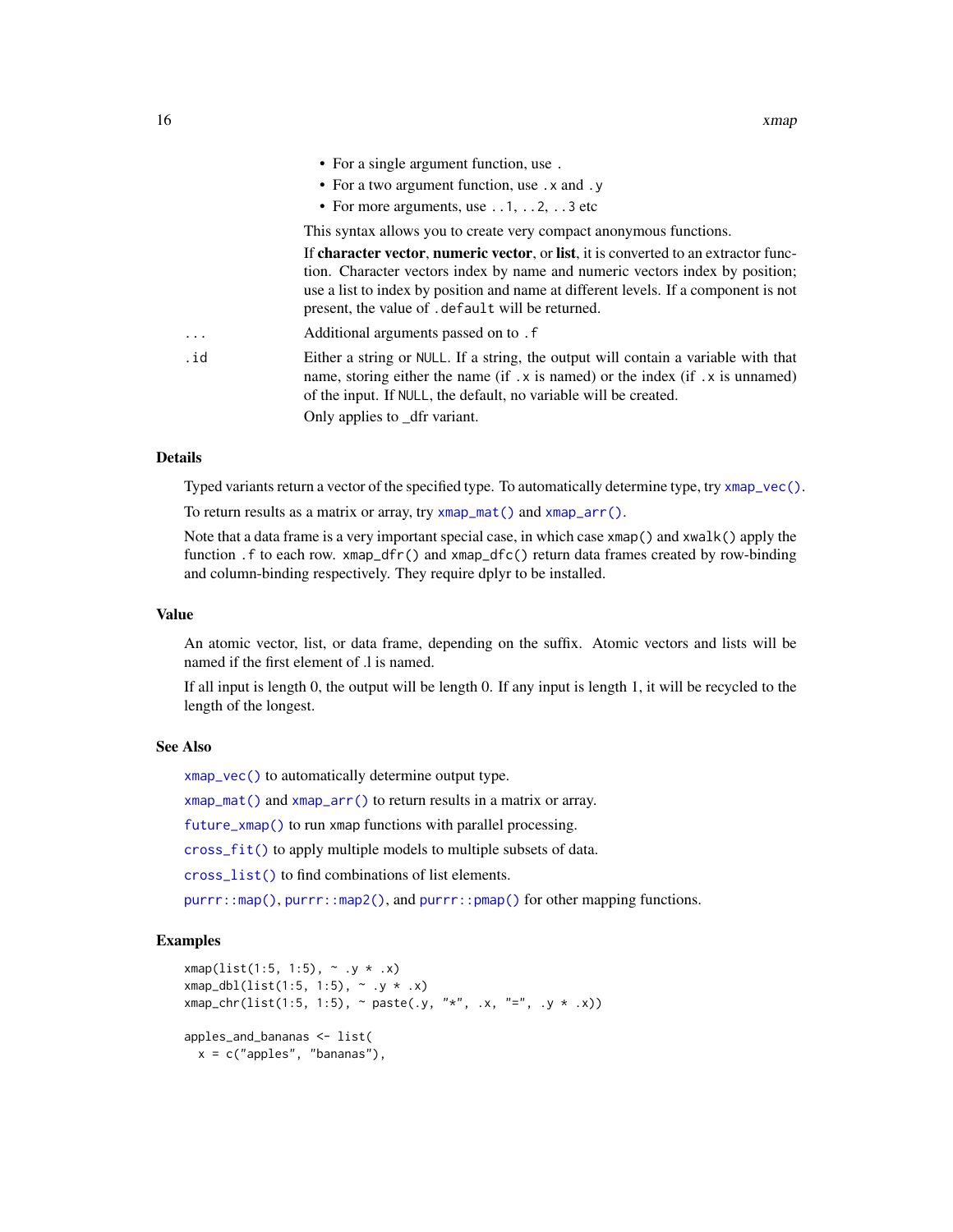# <span id="page-16-0"></span>xmap\_mat 17

```
pattern = "a",replacement = c("oo", "ee")
\mathcal{L}xmap_chr(apples_and_bananas, gsub)
formulas \leq - list(mpg \sim wt, mpg \sim hp)
subsets <- split(mtcars, mtcars$cyl)
xmap(list(subsets, formulas), ~ m(x, data = .x))xmap(list(data = subsets, formula = formulas), lm)
```
<span id="page-16-1"></span>xmap\_mat *Return a table applying a function to all combinations of list elements*

# <span id="page-16-2"></span>Description

Return a table applying a function to all combinations of list elements

# Usage

 $xmap\_mat(.1, .f, . . . , . names = TRUE)$  $xmap\_arr(.1, .f, . . . , . names = TRUE)$ 

| $\cdot$ 1 | A list of vectors, such as a data frame. The length of .1 determines the number<br>of arguments that f will be called with. List names will be used if present.                                                                                                                                                 |
|-----------|-----------------------------------------------------------------------------------------------------------------------------------------------------------------------------------------------------------------------------------------------------------------------------------------------------------------|
| $\cdot$ f | A function, formula, or vector (not necessarily atomic).                                                                                                                                                                                                                                                        |
|           | If a <b>function</b> , it is used as is.                                                                                                                                                                                                                                                                        |
|           | If a <b>formula</b> , e.g. $\sim x + 2$ , it is converted to a function. There are three ways to<br>refer to the arguments:                                                                                                                                                                                     |
|           | • For a single argument function, use.                                                                                                                                                                                                                                                                          |
|           | • For a two argument function, use . x and . y                                                                                                                                                                                                                                                                  |
|           | • For more arguments, use $\dots$ 1, $\dots$ 2, $\dots$ 3 etc                                                                                                                                                                                                                                                   |
|           | This syntax allows you to create very compact anonymous functions.                                                                                                                                                                                                                                              |
|           | If character vector, numeric vector, or list, it is converted to an extractor func-<br>tion. Character vectors index by name and numeric vectors index by position;<br>use a list to index by position and name at different levels. If a component is not<br>present, the value of . default will be returned. |
| $\cdots$  | Additional arguments passed on to . f                                                                                                                                                                                                                                                                           |
| .names    | A logical indicating whether to give names to the dimensions of the matrix or<br>array. If inputs are named, the names are used. If inputs are unnamed, the<br>elements of the input are used as names. Defaults to TRUE.                                                                                       |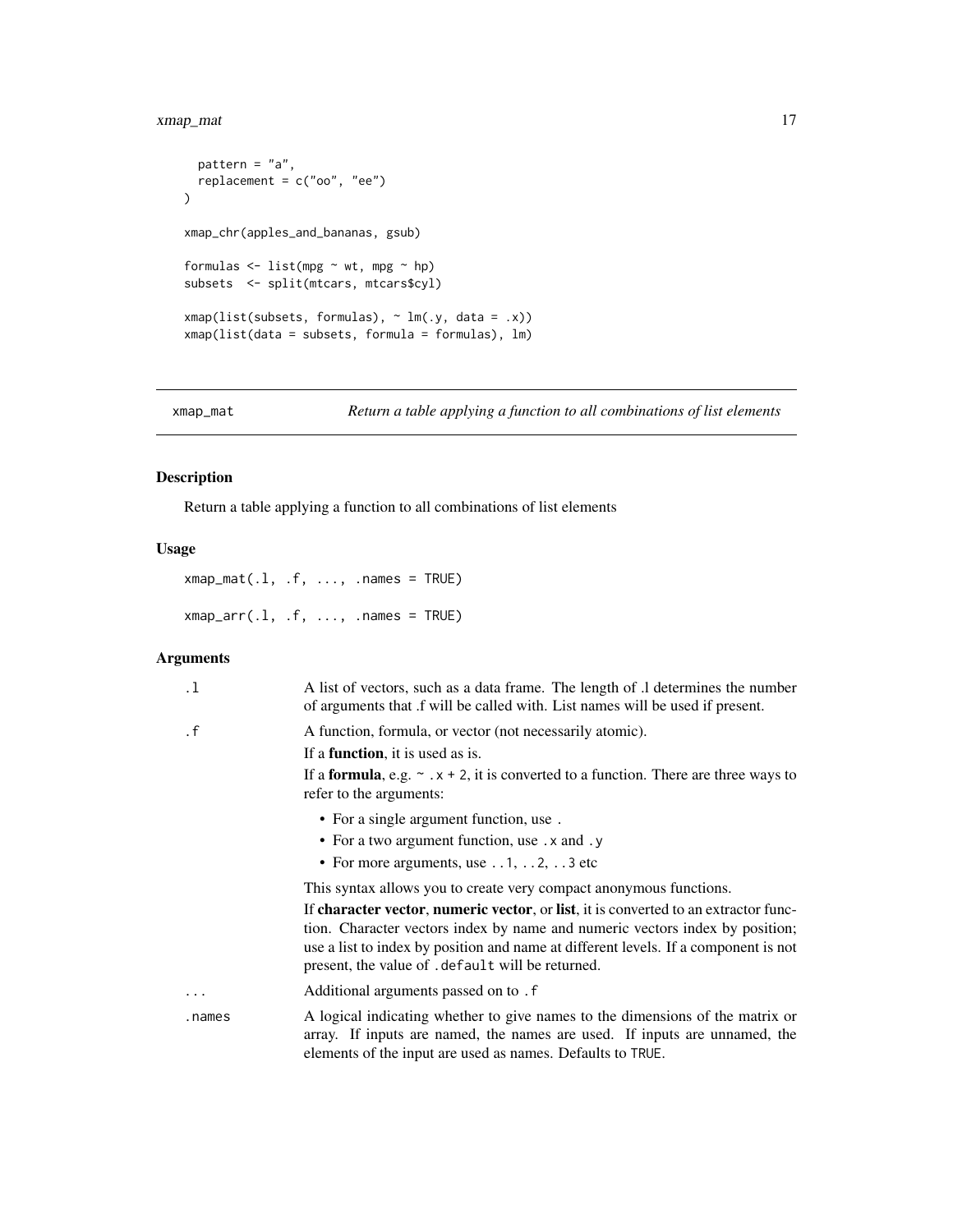# <span id="page-17-0"></span>Value

A matrix (for xmap\_mat()) or array (for xmap\_arr()) with dimensions equal to the lengths of each input in .l.

# See Also

[future\\_xmap\\_mat\(\)](#page-10-1) and [future\\_xmap\\_arr\(\)](#page-10-2) to run functions in parallel.

[xmap\\_vec\(\)](#page-12-2) to return a vector.

[xmap\(\)](#page-14-1) for the underlying functions.

# Examples

```
xmap_matrix(list(1:3, 1:3), ~ ~ ~ .1 * . .2)
```
fruits  $\leq c$  (a = "apple", b = "banana", c = "cantaloupe") xmap\_mat(list(1:3, fruits), paste) xmap\_mat(list(1:3, fruits), paste, .names = FALSE)

```
xmap_arr(list(1:3, 1:3, 1:3), ~ ..1 * ..2 * ..3)
```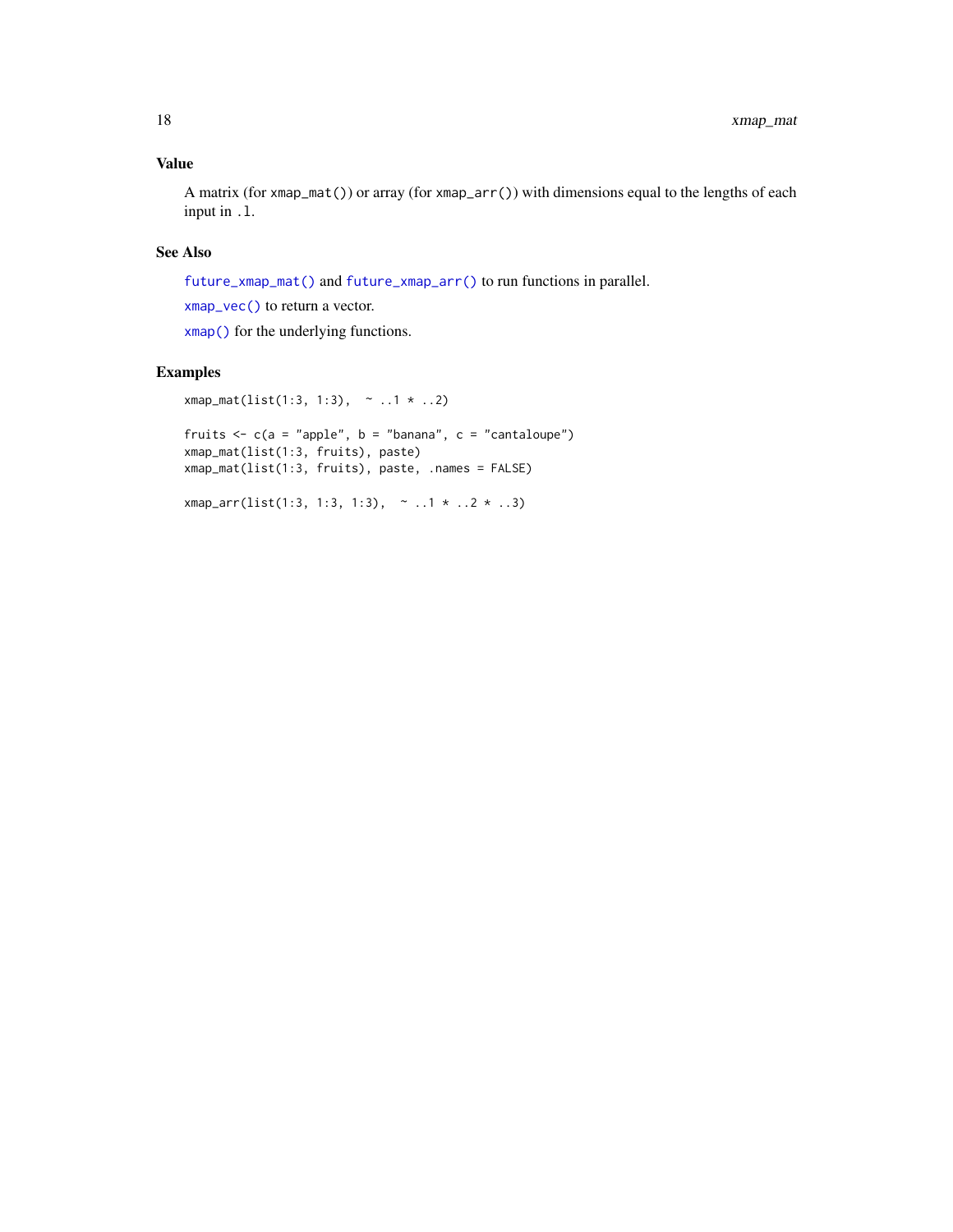# <span id="page-18-0"></span>Index

```
autonames, 2
broom::tidy(), 3
broom::tidy(conf.int = TRUE), 3
c(), 14
character, 14
complex, 14
cross_fit, 3
cross_fit(), 16
cross_join, 4
cross_join(), 6
cross_list, 5
cross_list(), 5, 16
cross_tbl (cross_list), 5
Data frames, 5
data.frame, 6
double, 14
expand.grid(), 6
format(), 2
furrr::future_imap(), 8
furrr::future_map(), 8, 11
furrr::future_map2(), 8, 11
furrr::future_options(), 8, 10, 12
furrr::future_pmap(), 8, 11
future::future(), 9
future_imap_vec (future_map_vec), 6
future_imap_vec(), 14
future_map2_vec (future_map_vec), 6
future_map2_vec(), 14
future_map_vec, 6
future_map_vec(), 14
future_pmap_vec (future_map_vec), 6
future_pmap_vec(), 14
future_xmap, 9
future_xmap(), 8, 12, 16
future_xmap_arr (future_xmap_mat), 11
future_xmap_arr(), 11, 18
```
future\_xmap\_chr *(*future\_xmap*)*, [9](#page-8-0) future\_xmap\_dbl *(*future\_xmap*)*, [9](#page-8-0) future\_xmap\_dfc *(*future\_xmap*)*, [9](#page-8-0) future\_xmap\_dfr *(*future\_xmap*)*, [9](#page-8-0) future\_xmap\_int *(*future\_xmap*)*, [9](#page-8-0) future\_xmap\_lgl *(*future\_xmap*)*, [9](#page-8-0) future\_xmap\_mat, [11](#page-10-0) future\_xmap\_mat(), *[11](#page-10-0)*, *[18](#page-17-0)* future\_xmap\_vec *(*future\_map\_vec*)*, [6](#page-5-0) future\_xmap\_vec(), *[11,](#page-10-0) [12](#page-11-0)*, *[14](#page-13-0)*

#### glm, *[3](#page-2-0)*

```
imap_vec (map_vec), 13
imap_vec(), 6, 8
integer, 14
isFALSE, 13
```

```
list, 5, 6, 14
logical, 14
```

```
map2_vec (map_vec), 13
map2_vec(), 6, 8
map_vec, 13
map_vec(), 6, 8
```

```
pmap_vec (map_vec), 13
pmap_vec(), 6, 8
purrr, 3
purrr::cross(), 6
purrr::imap(), 13, 14
purrr::map(), 13, 14, 16
purrr::map2(), 13, 14, 16
purrr::map_chr(), 13
purrr::pmap(), 13–16
```

```
raw, 14
```

```
tibble, 6
tibbles, 5
```